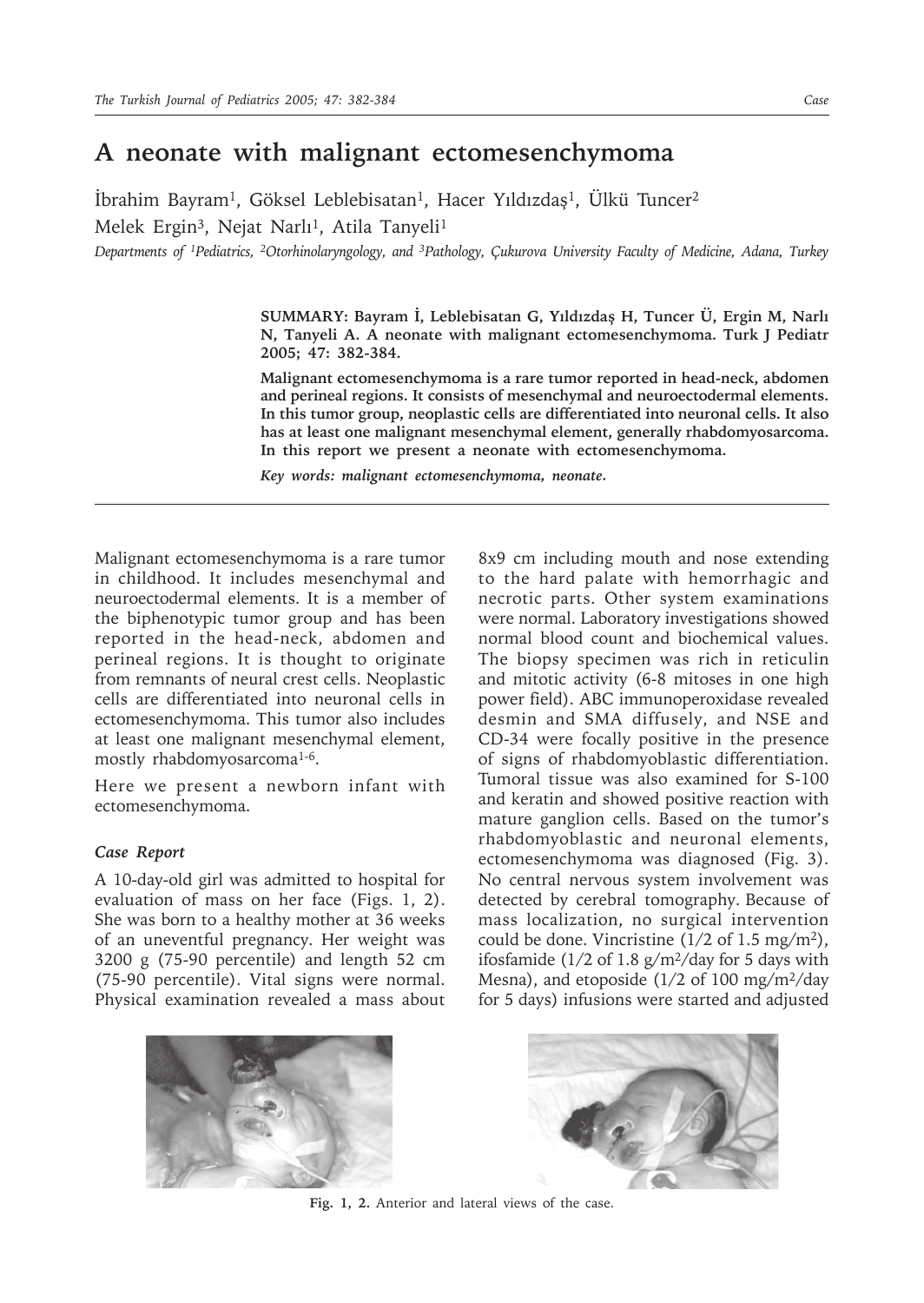

**Fig. 3.** Immature mesenchymal cells and vascular structures (HEx250).

according to the weight changes. The lesion was necrotic and bleeding. It continued to enlarge despite chemotherapy. Radiotherapy was planned but the case died due to sepsis as she had bone marrow depression.

## **Discussion**

To our knowledge there are about 60 case reports about malignant ectomesenchymoma. It has male preponderance and has been reported in all ages ranging from neonate to 60 years. About one third of all cases are under one year and two third are under seven years old $1,8$ . The median age of appearance is 10 months. It has been shown by retrospective studies that most of the cases were initially misdiagnosed as rhabdomyosarcoma8, so the rate of occurrence may be more than is reported.

Ectomesenchymoma is a highly malignant tumor. It spreads directly to surroundings: hematologically to lungs, liver, and intraperitoneal region, lymphatically to other tisses<sup>1</sup>. It is treated by a combination of chemotherapy, radiotherapy and surgery. If widespread metastasis and bone marrow involvement are present, cure is low<sup>8</sup>.

In ectomesenchymoma, histological examinations show neuroectodermal and mesenchymal myogenic element<sup>1,3-6,8</sup>. Forty-nine percent of cases show ganglion cells, 25% ganglioneuroma, 12% neuroblastoma and 17% neural elements. In 82% of the cases, rhabdomyoma cells were reported1,3-6. In the present case, we detected rhabdomyoblastic and neuronal cells in the biopsy since specific markers were available.

In electron microscopy, characteristic fibers of myofilaments, Z bands, rhabdomyoblasts, filaments, tubules, rough endoplasmic reticulum, nuclei and nucleoli and ganglion cells can be seen9,10. Unfortunately, we could not examine the biopsy by electron microscopy. The potential chromosomal defects were reported to be  $t(11-22)$ ,  $(q24-q12)$ , FLT1/EWS and  $t(2-13)^{9,11}$ .

The treatment approach is wide surgical resection, chemotherapy and, if needed, radiotherapy. As a chemotherapy protocol, drugs used in rhabdomyosarcoma are used because of the high percentile of rhabdomyosarcoma component<sup>1,3,4,6,7,12</sup>. After achievement of remission, there is risk of relapse6, so patients must be followed closely.

## **REFERENCES**

- 1. Paikos P, Papathanassiou M, Stefanaki K, Fotopoulou M, Grigorios S, Tzortzatou F. Malignant ectomesenchymoma of the orbit in a child. Case report and review of the literature. Surv Ophthalmol 2002; 47: 368-374.
- 2. Bittinger A, Rossberg C, Rodehuser M. Primary malignant ectomesenchymoma of the orbit. Gen Diagn Pathol 1997; 142: 221-225.
- 3. Freitas AB, Aguiar PH, Miura FK, et al. Malignant ectomesenchymoma. Case report and review of the literature. Pediatr Neurosurg 1999; 30: 320–330.
- 4. Hajivassiliou CA, Carachi R, Simpson E, Patrick WJ, Young DG. Ectomesenchymoma: one or two tumors? Case report and review of the literature. J Pediatr Surg 1997; 32: 1351–1355.
- 5. Karcioglu Z, Someren A, Mathes SJ. Ectomesenchymoma. A malignant tumor of migratory neural crest (ectomesenchyme) remnants showing ganglionic, schwannian, melanocytic and rhabdomyoblastic differentiation. Cancer 1977; 39: 2486–2496.
- 6. Kawamoto EH, Weidner N, Agostini RM, Jaffe R. Malignant ectomesenchymoma of soft tissue. Report of two cases and review of the literature. Cancer 1987; 59: 1791–1802.
- 7. Lanzkowsky P. Rhabdomyosarcoma. In: Manual of Pediatric Hematology and Oncology (3rd ed). California: Academic Press; 1999: 527-553.
- 8. Muller HL, Marx A, Trusen M, Schneider P, Kuhl J. Disseminated malignant ectomesenchymoma (MEM): case report and review of the literature. Pediatr Hematol Oncol 2002; 19: 9-17.
- 9. Folpe AL. MyoD1 and myogenin expression in human neoplasia: a review and update. Adv Anat Pathol 2002; 9: 198-203.
- 10. Edwards V, Tse G, Doucet J, Pearl R, Phillips MJ. Rhabdomyosarcoma metastasizing as a malignant ectomesenchymoma. Ultrastruct Pathol 1999; 23: 267-273.